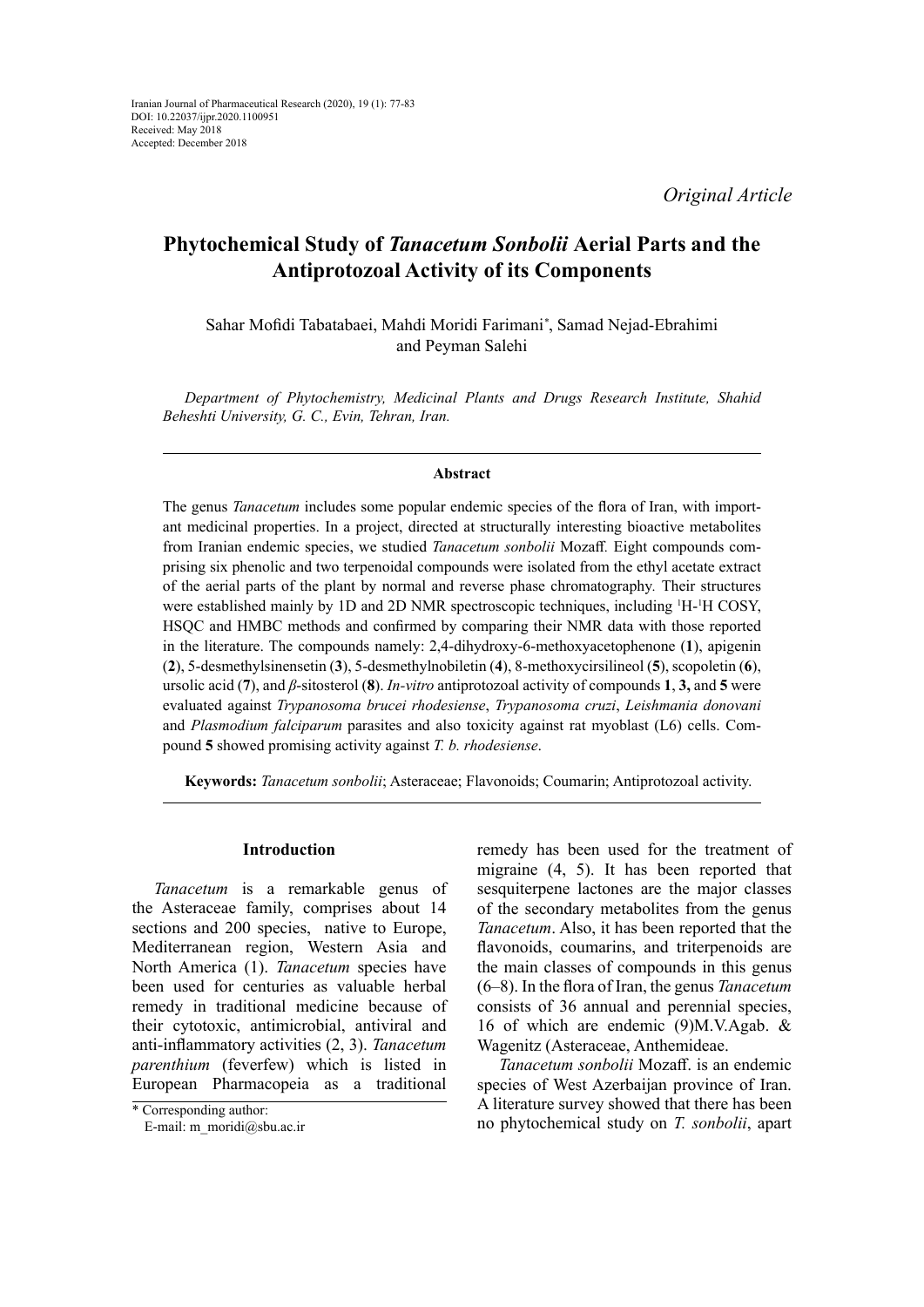from an analysis of the essential oil (10). Antioxidant activity, protective effect against hydrogen peroxide-induced oxidative stress in K562 cell line, and effect on PTZ-induced seizures in male mice have been reported for various extracts prepared from different parts of the plant (10–12). As a part of our ongoing research on discovering new and potentially bioactive secondary metabolites from Iranian species (13–15), we investigated the phytochemical compostion of ethyl acetate extract from the aerial parts of *T. sonbolii*. Here we report the isolation and structure elucidation of eight compounds by applying 1D and 2D NMR spectroscopy. Compounds **1**, **3,** and **5** were tested against *Trypanosoma brucei rhodesiense*, *Trypanosoma cruzi*, *Leishmania donovani* and *Plasmodium falciparum* parasites, and showed good activities against *T. b. rhodesiense.*

### **Experimental**

## *General experimental procedures*

NMR spectra were mesured at 18 °C on a Bruker Avance III 500 MHz spectrometer, 500.13 MHz for <sup>1</sup>H, and 125.77 MHz for <sup>13</sup>C. A 1-mm TXI-microprobe with z-gradient was used for 1 H-detected experiments. 13C NMR spectra were recorded with a 5 mm BBO probe head with z-gradient. The spectra were analyzed using Bruker TopSpin 3.1 software. Deuterated solvents for NMR (100% D) were purchased from Armar Chemicals. HPLC separations were performed on a Knauer HPLC system consisting of a mixing pump 1000 with degasser module, PDA detector, and an autosampler. Knauer Eurospher П 100-5 RP C18 column (5  $\mu$ m,  $4.6 \times 250$  mm) and SunFire Prep C18 ODB  $(5 \mu m, 19 \times 50 \mu m$  i.d.) columns were used for reversed-phase analytical and semipreparative separations, respectively. The solvents used for extraction and column chromatography were of technical grade and were distilled before use (Emertat, Iran). The solvents used for HPLC were of HPLC grade (Merck, Germany). Silica gel (70–230 mesh) was used for column chromatography, and pre-coated silica gel F254 (20  $\times$  20 cm) plates (Merck, Darmstadt, Germany) for TLC. Anisaldehye (Merck, Germany) was used for visualization of the TLC plates.

## *Plant material*

Aerial parts of *Tanacetum sonbolii* were collected from Takab mountains, West-Azerbaijan province, Iran, in June 2015 and identified by Dr. Ali Sonboli. A voucher specimen (MPH-2556) has been deposited in the Herbarium of the Medicinal Plants and Drugs Research Institute of Shahid Beheshti University, Tehran, Iran.

### *Extraction and isolation*

The air-dried aerial parts of *T. sonbolii* (1.6 kg) were crushed and extracted with ethyl acetate  $(5 \times 7 \text{ L})$  by maceration at room temperature. The extract was concentrated in vacuum, to afford 60 g of a dark gummy residue. The residue was separated on a silica gel column (70–230 mesh,  $6.0 \times 120$  cm, 850 g) with a gradient of *n*-hexane–EtOAc  $(100:0 \rightarrow 0:100)$  as eluent, followed by increasing concentration of MeOH (up to 100%) in EtOAc. On the basis of TLC analysis (detection at 254 nm, and after spraying anisaldehyde-sulfuric acid reagent), fractions with similar compositions were pooled to yield 21 combined fractions.

Fraction 2 [eluted with *n*-hexane–EtOAc  $(80:20)$ ]  $(1.1 \text{ g})$  was separated on a silica gel column (70–230 mesh,  $2.5 \times 45$  cm, 150 g) eluted with  $CH_2Cl_2/Me_2CO$  (90:10). Fractions of 50 mL were collected and pooled together on the basis of TLC patterns to give seven subfractions  $(F2_1-F2_7)$ . Precipitates of subfraction  $F2_4$  were recrystallized from Me<sub>2</sub>CO to afford compound 1 (7 mg). From fraction 3 [eluted with *n*-hexane/EtOAc  $(75:25)$ ]  $(0.12 \text{ g})$  crude crystals were obtained, which were recrystallized from  $Me<sub>2</sub>CO$  to afford compound **8** (12 mg). Fraction 6 [eluted with *n*- hexane/EtOAc (70:30)] (0.15 g) was separated on a silica gel column (70–230 mesh,  $2.0 \times 64$  cm, 110 g) eluted with CH<sub>2</sub>Cl<sub>2</sub>  $Me<sub>2</sub>CO$  (80:20). Fractions of 50 mL were collected, and combined to five subfractions  $(F6<sub>1</sub> - F6<sub>5</sub>)$  on the basis of TLC patterns. Recrystallization of subfraction  $F6<sub>3</sub>$  afforded compound **7** (20 mg). Fraction 13 [eluted with *n*-hexane–EtOAc (60:40)] (0.09 g) was separated by preparative HPLC (MeCN/ $H_2O$ , 50:50, v/v) to yield **2** (0.8 mg), **3** (0.8mg) and **4** (0.4mg). Fraction 15 [eluted with *n*-hexane– EtOAc  $(40:60)$ ]  $(0.10 \text{ g})$  was separated by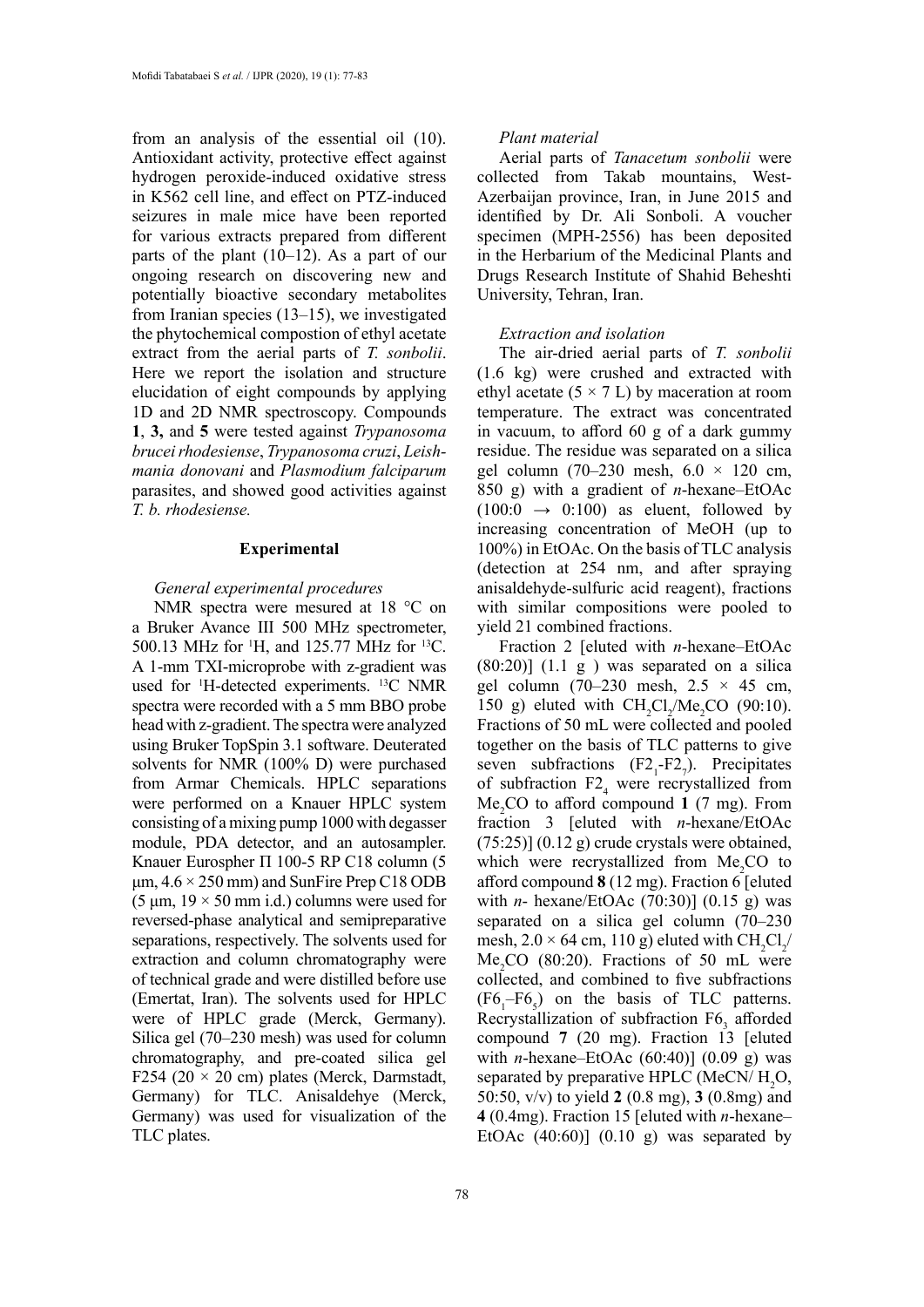preparative HPLC (MeCN/ $H_2$ O, 40:60, v/v) to yield compounds **5** (3 mg) and **6** (2 mg).

## *In-vitro Biological Testing*

The *in-vitro* activities against the protozoan parasites *Trypanosoma brucei rhodesiense*  (STIB900) bloodstream forms, *Trypanosoma cruzi* (Tulahuen C4 LacZ) intracellular amastigotes, *Leishmania donovani* (MHOM-ET-67/L82) axenically grown amastigotes, and *Plasmodium falciparum* (NF54) erythrocytic stage and also the cytotoxicity against L6 cells were tested according to the literature procedures (16, 17).

## *Statistical analysis*

All measurements were expressed as the mean  $\pm$  standard deviations (SD) in triplicate manner. Excel 2010 was employed for analyzing data. The  $IC_{50}$  values were calculated by linear regression from the sigmoidal dose inhibition curves using SoftmaxPro software. The selectivity index was calculated as  $IC_{50}$  for L-6 cells/IC<sub>50</sub> for parasites.

## **Results and Discussion**

Purification processes on ethyl acetate extract obtained from aerial parts of *T. sonbolii* via

chromatography on normal and reverse phase silica gel columns as well as recrystallization led to isolation and identification of eight known compounds. Structure elucidation was accomplished by 1D and 2D NMR spectra (COSY, HMQC-DEPT, and HMBC) and confirmed by comparing their NMR data with those reported in the literature. The compounds including six phenolics comprise four flavone type, apigenin (**2**) (18), 5-desmethylsinensetin (**3**) (19), 5-demethylnobiletin (**4**) (20), 8-methoxycirsilineol (**5**) (20), a cumarin, scopoletin (**6**) (21), and a phenylethanone, 2,4-dihydroxy-6-methoxyacetophenone (**1**) (22). Moreover, a triterpenoid, ursolic acid (**7**) (23), and an steroidal compound, *β*-sitosterol (**8**) (24) were also isolated (Figure 1). Compounds **1** (25), **2** (26), **3** (27), **4** (28), **6**  (29)**,** and **8** (30) have been previously isolated from other *Tanacetum* species; however the compounds **5** and **7** are reported here from this genus for the first time.

*In-vitro* antiprotozoal activity of compounds **1**, **3,** and **5** were studied against *T. b. rhodesiense*, *T. cruzi*, *L. donovani,* and *P. falciparum*. The compounds showed good inhibition against *T. b. rhodesiense*. Compound **1** inhibited the growth of the parasite equal to 95.2% at the concentration of 10  $\mu$ g/mL,



**Figure 1.** The structures of compounds 1-8.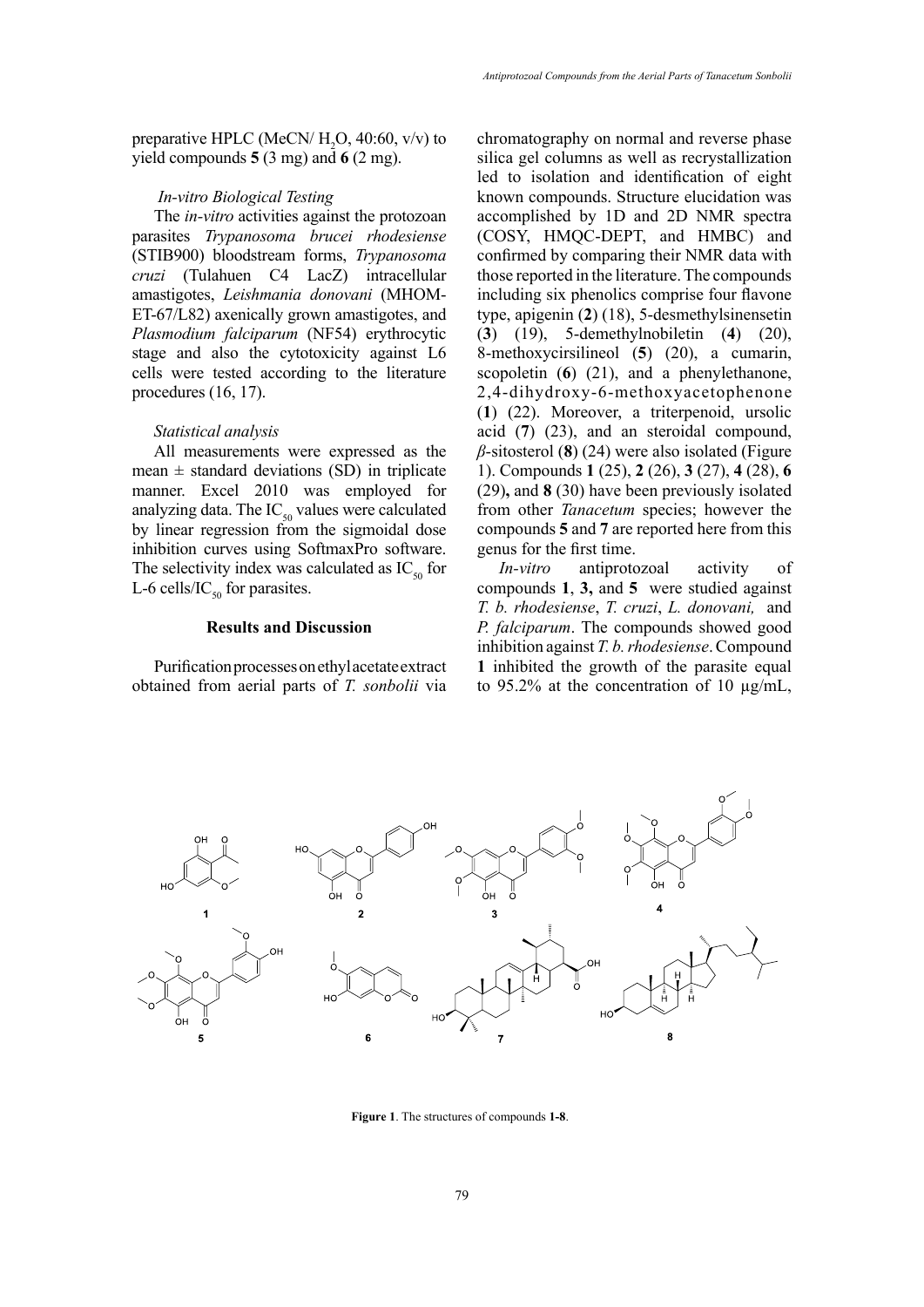| Compound        | T. b. rhodesiense <sup>a</sup> | L6 cells         |  |
|-----------------|--------------------------------|------------------|--|
|                 | >200                           | ۰                |  |
| 3               | $14.3 \pm 0.1$ $(5.2)^{b}$     | $74.1 \pm 0.1$   |  |
| 5               | $6.1 \pm 0.1$ $(5.4)^b$        | $32.6 \pm 0.2$   |  |
| Melarsoprol     | $0.003 \pm 0.01$               | ۰                |  |
| Podophyllotoxin | $\overline{\phantom{a}}$       | $0.005 \pm 0.01$ |  |
|                 |                                |                  |  |

**Table 1.** *In-vitro* activity of compounds **1**, **3** and **5** against *T. b. rhodesiense* (STIB 900) and cytotoxicity on L6 Cells  $[IC_{\epsilon_0}(\mu M)]$ .

<sup>*a*</sup> Average of three independent assays. <sup>*b*</sup> Selectivity index (SI): IC<sub>50</sub> in L6 cells divided by IC<sub>50</sub> in the title parasite strain.

while Melarsoprol as the reference compound showed 100% inhibition. Also, compound **3**  and **5** showed considerable inhibition equal to 99.6% and 96.8% at 10 µg/mL concentration, respectively. Accordingly, these compounds were considered for further study to evaluate the  $IC_{50}$  values against *T. b. rhodesiense* and cytotoxicity against L6 cells. The results are presented in Table 1; Compound **5** exhibited the most inhibitory activity against *T. b. rhodesiense* with  $IC_{50}$  value of 6.1  $\mu$ M and selectivity index (SI) equal to 5.4.

In the past few years the class of phenolics specially flavonoids and cumarins have attracted attention of scientists as good antiprotozoal agents, particularly against *T. brucei rhodesiense*, the causative agent of the East African form of Human Africa Trypanosomiasis (HAT) (31–35). Flavonoid structures similar to those we reported here such as apigenin (36)"ISSN" : "15206025", "PMID" : "25768915", "abstract" "Leishmaniasis is an important neglected disease caused by protozoa of the genus Leishmania that affects more than 12 million people worldwide. Leishmaniasis treatment requires the administration of toxic and poorly tolerated drugs, and parasite resistance greatly reduces the efficacy of conventional medications. Apigenin (1, sinensetin (35), and cirsilineol (37) and also the flavonoids with more than two methoxy groups have shown considerable activities against several protozoan parasites (33, 38, 32, 39). In a previous study, 5-desmethylsinensetin (compound 3) showed  $IC_{50}$  values of 0.2 mg/

mL against *T. cruzi epimastigotes*, 78.7 mg/ mL against *T. cruzi amastigotes,* and 37.0 mg/ mL against *L. braziliensis promastigotesso* (35).

## *Spectral data of the isolated compounds 2, 4-dihydroxy- 6-methoxyacetophenone (1)*

Colourless crystals; 1 H NMR (DMSO, 500.13 MHz):  $\delta$  2.50 (3H, s, CH<sub>3</sub>), 3.82 (3H, s, OMe), 5.87 (1H, brd s, H-3), 5.97 (1H, brd s, H-5); 13C NMR (DMSO, 125 MHz): *δ* 33.0  $(CH_3)$ , 56.2 (OMe), 91.7 (C-5), 96.0 (C-3), 105.0 (C-1), 163.8 (C-6), 165.6 (C-4), 166.8  $(C-2)$ , 202.6  $(CO)$ .

## *Apigenin (2)*

yellow powder; <sup>1</sup>H NMR (500.13 MHz, CDCl<sub>3</sub>), *δ* (ppm): 6.16 (1H, s, H-6), 6.45 (1H, s, H-8), 6.68 (1H, s, H-3) , 6.93 (2H, d, *J*=8.6 Hz, H-3', 5'), 7.88 (2H, d, *J*=8.6 Hz, H-2', 6'), 12.96 (1H, s, OH). for 13C NMR (125.77 MHz, CDCl<sub>3</sub>), *δ* (ppm): 93.9 (C-8), 98.8 (C-6), 102.7 (C-3), 104.6 (C-10), 115.9 (C-3', 5'),120.6 (C-1'), 128.1 (C-2'), 129.4(C-6'), 156.5 (C-5), 161.4 (C-9), 162.0 (C-4'), 163.2(C-7), 165.3(C-2), 181.9 (C-4).

## *5-desmethylsinensetin (3)*

Yellow powder; <sup>1</sup>H NMR (500.13 MHz, CDCl<sub>3</sub>), *δ* (ppm): 3.88, 3.89, 3.90, 3.91(3H, s, OMe 6,7, 3', 4'), 6.54 (1H, s, H-3), 6.58 (1H, s, H-8), 6.97 (1H, d, *J* = 8.5 Hz, H-5′), 7.33 (1H, d, *J* = 2.5 Hz, H-2′), 7.52 (1H, dd, *J* = 8.5, 2.5 Hz, H-6′), 12.38 (1H, s, OH). for 13C NMR (125.77 MHz, CDCl<sub>3</sub>),  $\delta$  (ppm): 55.8 (OMe 7), 56.1 (OMe 3', 4'), 60.8 (OMe 6), 90.8 (C-8),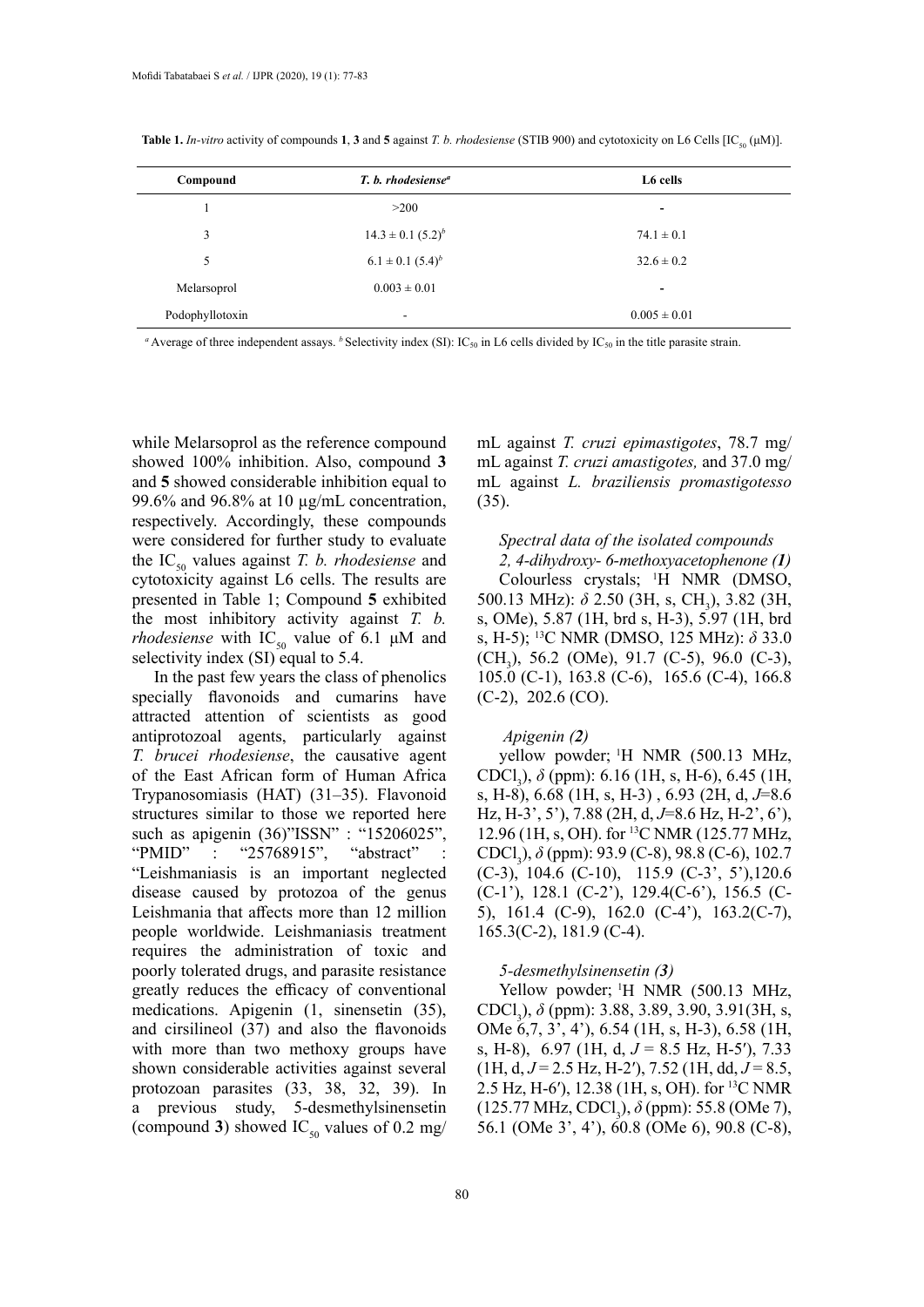### *5-demethylnobiletin (4)*

Yellow powder; <sup>1</sup>H NMR (500.13 MHz, CDCl3 ), *δ* (ppm): 3.80, 3.82, 3.84, 3.86 (3H, s, OMe 6, 7, 8, 3', 4'), 6.48 (1H, s, H-3), 6.90 (1H, d, *J*=1.5 Hz, H-2') , 7.30 (1H, d, *J*=6.8 Hz, H-5'), 7.59 (1H, dd, *J*=1.5 Hz, 6.8 Hz, H-6'), 12.50 (1H, s, OH). for 13C NMR (125.77 MHz, CDCl<sub>3</sub>), *δ* (ppm): 56.6 (OMe 3'), 57.1 (OMe 4' ), 60.1 (OMe 8), 61.2 (OMe 6), 61.4 (OMe 7), 104.5 (C-3), 107.4 (C-10), 111.7 (C-2'), 109.5 (C-5'), 121.2 (C-6'), 123.6 (C-1'), 132.5 (C-8), 136.8 (C-6), 146.1 (C-9), 150.9 (C-4'), 149.5 (C-5), 149.5 (C-3'), 152.4 (C-7), 163.6 (C-2), 182.1 (C-4).

### *8-methoxycirsilineol (5)*

Yellow crystals; <sup>1</sup>H NMR (500.13 MHz, CDCl<sub>3</sub>), *δ* (ppm): 3.80 (3H, s, OMe 7), 3.82 (3H, s, OMe 8), 3.84 (3H, s, OMe 3'), 3.86 (3H, s, OMe 6), 6.40 (1H, s, H-3), 6.85 (1H, d, *J* = 1.7 Hz, H-2') , 7.58 (1H, d, *J* = 6.5 Hz, H-5'), 7.59 (1H, dd, *J* = 1.7 Hz, 6.5 Hz, H-6'), 12.54 (1H, s, OH). for 13C NMR (125.77 MHz, CDCl<sub>3</sub>), *δ* (ppm): 56.6 (OMe 3'), 57.1 (OMe 7 ), 60.1 (OMe 6), 61.2 (OMe 8), 104.5 (C-3), 105.4 (C-10), 112.0 (C-2'), 117.1 (C-5'), 121.2 (C-6'), 123.6 (C-1'), 132.5 (C-8), 136.8 (C-6), 145.2 (C-9), 146.9 (C-4'), 149.5 (C-5), 149.2 (C-3'), 152.4 (C-7), 163.6 (C-2), 182.1  $(C-4)$ .

## *scopoletin (6)*

Yellow crystals; <sup>1</sup>H NMR (500.13 MHz, CDCl<sub>3</sub>), *δ* (ppm): 3.88 (3H, s, OMe), 6.18 (1H, d, *J*= 9.2 Hz, H-3), 6.77 (1H, s, H-5), 6.84  $(1H, s, H-8), 7.50$   $(1H, d, J = 9.2$  Hz, H-4) for <sup>13</sup>C NMR (125.77 MHz, CDCl<sub>3</sub>), *δ* (ppm): 56.1 (OMe), 102.7 (C-8), 110.2 (C-5), 111.3  $(C-10)$ , 113.4  $(C-3)$ , 143.5  $(C-4)$ , 144.0  $(C-7)$ , 145.9 (C-6), 150.0 (C-9), 161.9 (C-2).

Ursolic acid *(7)*

White powder; <sup>1</sup>H NMR (500.13 MHz, CDCl<sub>3</sub>), *δ* (ppm): 0.68 (3H, s, Me-23), 0.75 (3H, s, Me-26), 0.81 (3H, d, *J* = 6.25 Hz, Me-29), 0.87 (3H, s, Me-25), 0.89 (3H, s, Me-24), 0.92 (3H, d, *J* = 6.5 Hz, Me-30), 1.04

(3H, s, Me-27), 2.10 (1H, d, *J* = 11.25 Hz, H-18),3.00 (1H, m, H-3), 4.31 (1H, brs,  $D_2O$ exchangeable, OH), 5.13 (1H, m, H-12). for <sup>13</sup>C NMR (125.77 MHz, CDCl<sub>3</sub>), *δ* (ppm): 16.2 (C-24), 16.7 (C-25), 17.8 (C-26), 17.9 (C-29), 18.9 (C-6), 21.9 (C-30), 23.7 (C-11), 24.1 (C-27), 24.7 (C-16), 27.8 (C-2), 28.4 (C-15), 29.1 (C-23), 31.1 (C-21), 33.6 (C-7), 37.2 (C-22), 37.4 (C-10), 39.2 (C-4), 39.2(C-1), 39.3 (C-20), 39.4 (C-19), 40.0 (C-8), 42.5 (C-14), 47.7  $(C-17)$ , 47.9  $(C-9)$ , 53.2  $(C-18)$ , 55.6  $(C-5)$ , 77.7 (C-3), 125.4 (C-12), 139.0 (C-13), 179.1  $(C-29)$ .

### *β*-sitosterol *(8)*

Colorless crystals; 1 H NMR (500.13 MHz, CDCl<sub>3</sub>), δ (ppm): 0.68 (3H, s, H-18), 0.81 (3H, brd s, H-26), 0.82 (3H, brd s, H-27), 0.84 (3H, brd s, H-24b), 0.92 (3H, d, *J* = 6.7 Hz, H-21), 1.01 (3H, s, H-19), 3.45 (1H, m, H-3), 5.37 (1H, m, H-6). for 13C NMR (125.77 MHz, CDCl<sub>3</sub>), δ (ppm): 12.0 (C-18), 12.2 (C-29), 18.8 (C-21), 19.0 ( C-26), 19.3 (C-27), 19.8 (C-19), 21.1 (C-11), 23.2 (C-28), 25.9 (C-15), 26.3 (C-16), 26.4 (C-23), 29.2 (C-25), 30.4 (C-2), 31.8 (C-7), 32.0 (C-8), 33.9 (C-22), 36.1 (C-10), 36.2 (C-20), 37.4 (C-1), 39.8 (C-12), 41.8 (C-4), 42.7 (C-13),45.9 (C-24), 50.8 (C-9), 56.2 (C-17), 56.5 (C-14), 71.6 (C-3), 121.8 (C-6), 140.8 (C-5).

### **Conclusion**

In the present study, eight known compounds were isolated from the aerial parts of *Tanacetum sonbolii*. Their structures were elucidated by means of extensive 1D, 2D NMR spectroscopy. Also the *in-vitro* antiprotozoal activity of the compounds was studied. Compounds **1**, **3,** and **5** were the active constituents for growth inhibition of *T. brucei rhodesiense* at 10 µg/mL concentration and the most active compound was compound **5** with IC<sub>50</sub> value of 6.1  $\mu$ M and selectivity index of 5.4.

### **Acknowledgement**

We are grateful to Shahid Beheshti University Research Council for financial support of this work. Moreover, our thanks are due to Monica Cal (Swiss Tropical and Public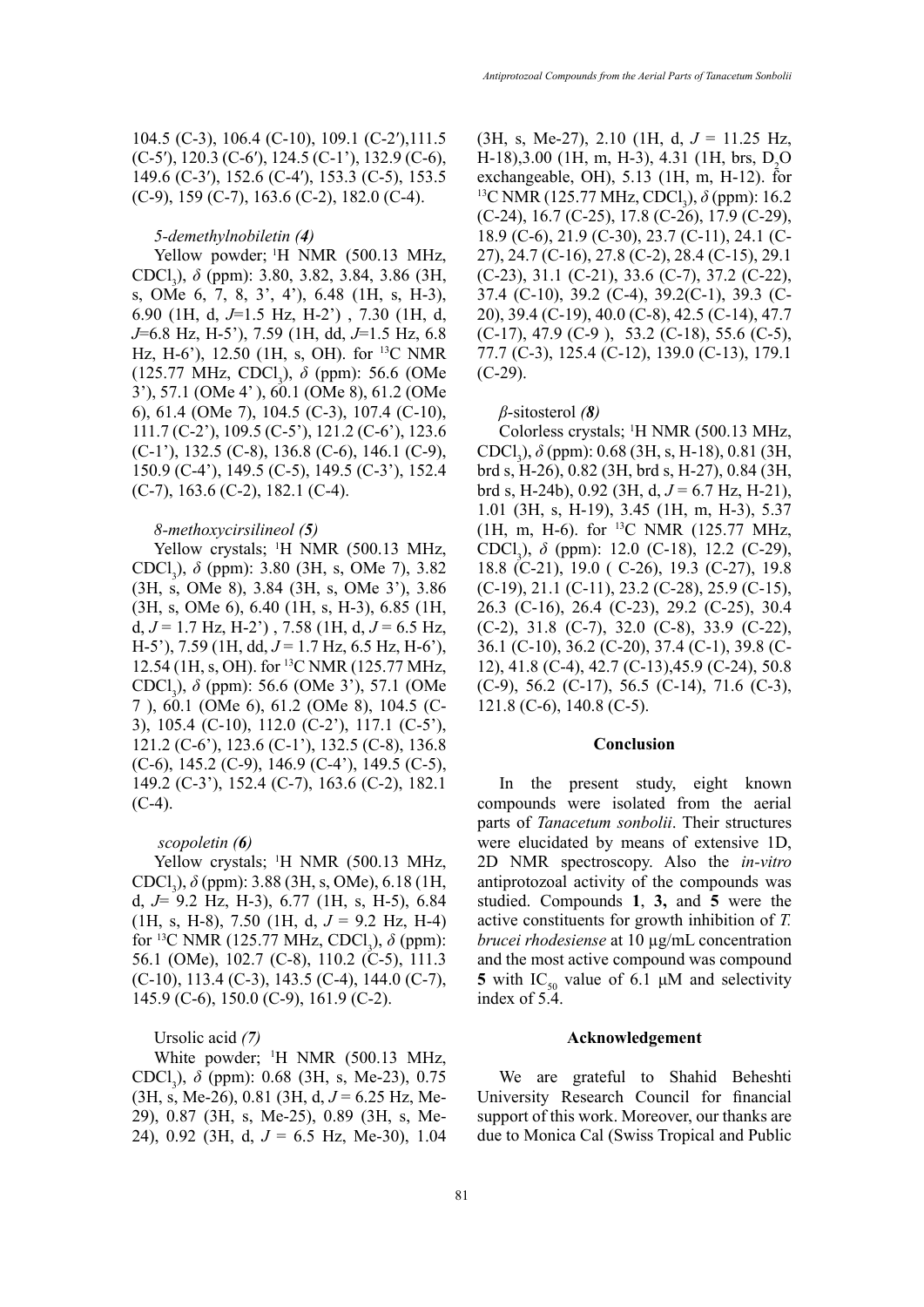Health Institute), and T. Hettich (Group of Prof. Dr. G. Schlotterbeck, School of Life Sciences, University of Applied Sciences, Institute of Chemistry and Bioanalytics, Muttenz) for the HRAPCIMS data, respectively. Special thanks go for assisting on NMR spectra measurement at university of Basel, division of pharmaceutical biology (Group of Prof. Dr. M. Hamburger).

### **References**

- (1) Bhat G, Masood A, Ganai BA, Hamza B, Ganie S, Shafi T, Idris A, Shawl A and Tantry A. Gracilone, a new sesquiterpene lactone from *Tanacetum gracile* (Tansies). *Nat. Prod. Res.* (2016) 30: 2291–8.
- (2) Gören N, Arda N and Çaliskan Z. Chemical characterization and biological activities of the genus *Tanacetum* (Compositae). *Stud. Nat. Prod. Chem.* (2002) 27: 547–658.
- (3) Long C, Sauleau P, David B, Lavaud C, Cassabois V, Ausseil F and Massiot G. Bioactive flavonoids of *Tanacetum parthenium* revisited. *Phytochemistry* (2003) 64: 567–9.
- (4) Wichtl M. Herbal Drugs and Phytopharmaceuticals a Handbook of Practiceon a Scientific Basis. third edition, CRC Press, Stuttgart (2004).
- (5) European Pharmacopoeia 8th ed, Tanaceti parthenii herba 01/2008:1516.European Directorate for the Quality of Medicines and Health Care (EDQM. Council of Europe Strasbourg (2008).
- (6) Cambie RC, Lal AR and Ahmad F. Sesquiterpenes from *Heritiera ornithocephala*. *Phytochemistry* (1990) 29: 2329–31.
- (7) González AG, Barrera JB, Méndez JT, Sanchez ML and Eiroa Martínez JL. Sesquiterpene lactones and other constituents of *Tanacetum* species. *Phytochemistry* (1992) 31: 1821–2.
- (8) Marzouk MM, Mohamed TA, Elkhateeb A, El-toumy SA and Hegazy MEF. Phenolics from *Tanacetum sinaicum* (Fresen.) *Delile ex bremer* & *Humphries* (Asteraceae). *Biochem. Syst. Ecol.* (2016) 65: 143–6.
- (9) Kazemi M, Sonboli A, Zare Maivan H and Kazempour Osaloo S. A taxonomic reassessment of the *Tanacetum aureum* (Asteraceae, Anthemideae) species group: Insights from morphological and molecular data. *Turk. J. Botany* (2014) 38: 1259–73.
- (10) Firozy M, Talebpour Z and Sonboli A. Essential oil composition and antioxidant activities of the various extracts of *Tanacetum sonbolii* Mozaff. (Asteraceae) from Iran. *Nat. Prod. Res.* (2012) 26: 2204–7.
- (11) Esmaeili MA, Sonboli A and Ayyari Noushabadi M. Antioxidant and protective properties of six

*Tanacetum* species against hydrogen peroxideinduced oxidative stress in K562 cell line: A comparative study. *Food Chem.* (2010) 121: 148– 55.

- (12) Mohammad M, Zadeh, Naderi F, Azhdari H, Zarmehri, Sonboli A, Soufiabadi M and Mohammad zadeh M. The Effect of *Tanacetum sonbolii* Hydroalcholic Extract on PTZ-Induced Seizures in Male Mice. *J. Med. Plants* (2012) 193– 201.
- (13) Mofidi Tabatabaei S, Salehi P, Moridi Farimani M, Neuburger M, De Mieri M, Hamburger M and Nejad-ebrahimi S. A nor-diterpene from *Salvia sahendica* leaves. *Nat. Prod. Res.* (2017) 31: 1758- 65.
- (14) Moridi Farimani M and Miran M. Labdane diterpenoids from *Salvia reuterana*. *Phytochemistry* (2014) 108: 264–9.
- (15) Farimani MM and Mazarei Z. Fitoterapia Sesterterpenoids and other constituents from *Salvia lachnocalyx* Hedge. *Fitoterapia* (2014) 98: 234–40.
- (16) Orhan I, Şener B, Kaiser M, Brun R and Tasdemir D. Inhibitory activity of marine sponge-derived natural products against parasitic protozoa. *Mar. Drugs* (2010) 8: 47–58.
- (17) Schmidt T, Nour A, Khalid S, Kaiser M and Brun R. Quantitative Structure - Antiprotozoal Activity Relationships of Sesquiterpene Lactones. *Molecules* (2009) 14: 2062–76.
- (18) Faizi S, Siddiqi H, Naz A, Bano S and Lubna. Specific deuteration in patuletin and related flavonoids via keto - Enol tautomerism: Solventand temperature-dependent 1 H-NMR studies. *Helv. Chim. Acta* (2010) 93: 466–81.
- (19) Awad BM, Habib ES, Ibrahim AK, Wanas AS, Radwan MM, Helal MA and Ahmed S. Cytotoxic activity evaluation and molecular docking study of phenolic derivatives from *Achillea fragrantissima*  (Forssk.) growing in Egypt. *Med. Chem. Res.* (2017) 26: 2065–73.
- (20) Hamdan D, El-Readi MZ, Tahrani A, Herrmann F, Kaufmann D, Farrag N, El-Shazly A and Wink M. Chemical composition and biological activity of *Citrus jambhiri* Lush. *Food Chem.* (2011) 127: 394–403.
- (21) Wu Y Bin, Zheng CJ, Qin LP, Sun LN, Han T, Jiao L, Zhang Q and Wu J. Antiosteoporotic activity of anthraquinones from *Morinda officinalis* on osteoblasts and osteoclasts. *Molecules* (2009) 14: 573–83.
- (22) Dagne E and Steglich W. Knipholone: a unique anthraquinone derivative from *Kniphofia foliosa*. *Phytochemistry* (1984) 23: 1729–31.